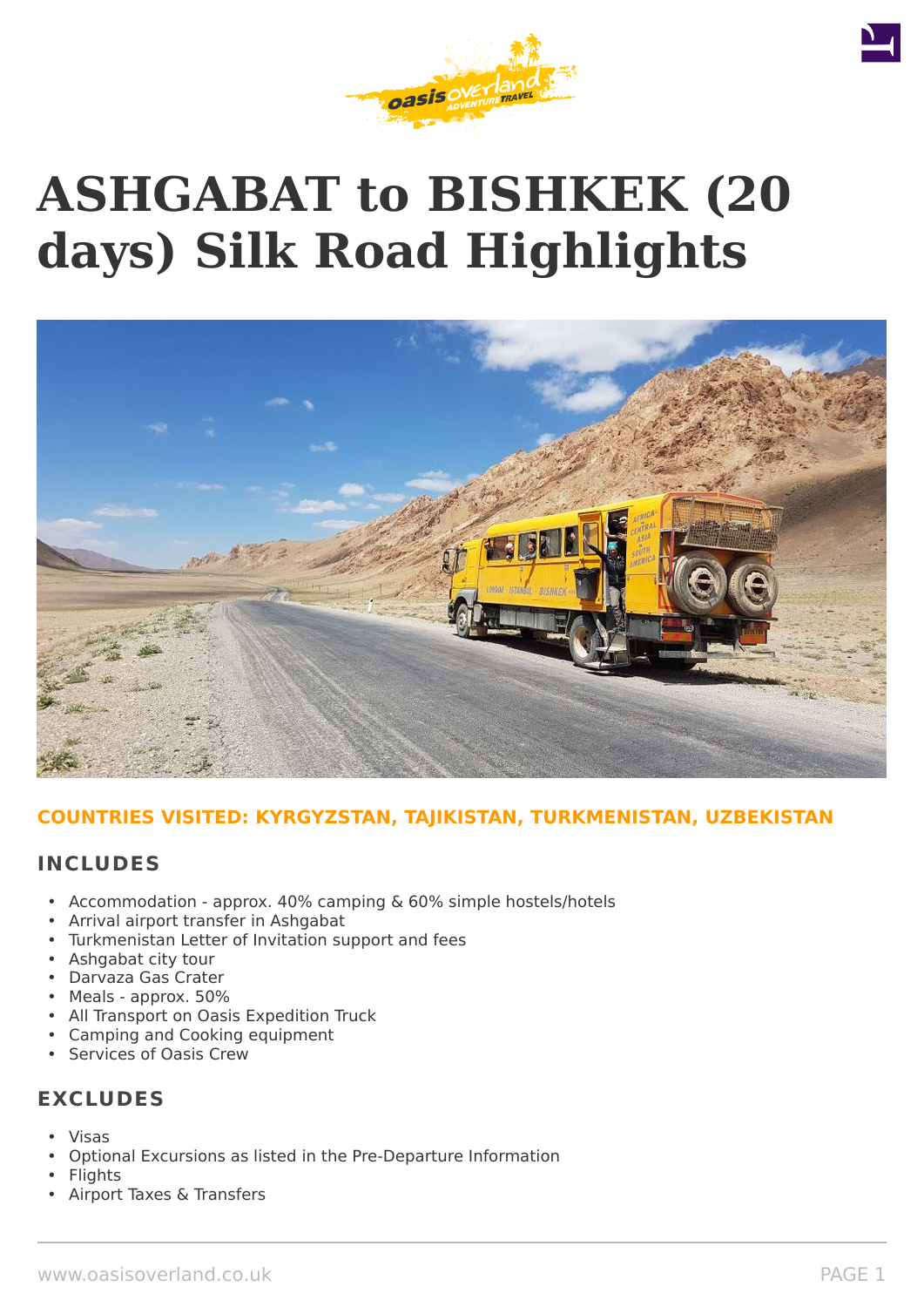- Travel Insurance
- Meals approx. 50%
- Drinks
- Tips

# **TRIP ITINERARY**

# **DAYS 1 ASHGABAT**

Welcome to Ashgabat, Turkmenistan's capital. Founded in the 1880's by the Russian Tsarist government, sits between the foothills of the Koptedag mountains to the south, and the vast Karakum Desert to the north. The city was almost entirely destroyed following an earthquake in 1948 and rebuilt in the Soviet style. Following independence in 1991 the city has been transformed into a futuristic, and in many ways bizarre collection of unique structures and wide streets lined with marble. For many travellers, Ashgabat is one of the most mystifying and unusual cities they will ever experience.

We have some free time and enjoy a city tour of **Ashgabat**. On the city tour we visit **Independence Park**, the **Ertogrul Gazi Mozque**, the Arch of Neutrality, the **Turkmenbashi Mosque Mauasoleum** and many other sites throughout the city. There are plenty of fantastic photo opportunities, and we will have the chance to explore some of the markets and meet the locals.

# **DAYS 2 - 3 ASHGABAT TO KUNYE URGENCH**

From Ashgabat there is a gruelling desert crossing as we drive north through the harsh **Kara-Kum Desert**, a sparsely-populated and remote expanse. We veer off the highway and do some serious offroading as we cross the dunes to the **Darwaza Gas Crater**. Also known as the 'Door to Hell' or 'Gates of Hell', this remarkable sight is the result of a Soviet-era gas exploration accident, when the ground beneath a drilling rig gave way and to prevent poisonous gas leaking out it was decided to burn it off. Originally engineers believed it would all be burned in a few days, but that was in 1971 and the field is still burning to this day. The result is a sight quite like no other as we are able to peer down into the crater and see the fire, and feel the intense heat coming from the flames. Conditions permitting we will get to the crater in the truck and bush camp nearby in the remote desert.

Rising early the next morning we leave Darwaza and return to the highway as we continue north to **Kunye Urgench**, an ancient Silk Road town that was abandoned in the early 1700s and has been left largely untouched since. The old ruins of the town are a UNESCO World Heritage Site, and the most striking sight is undoubtedly the **60-metre high minaret**, that dates from the 11th Century. It is said that when **Genghis Khan's** Mongol army invaded this area that the infamous warlord was so impressed by the minaret he ordered for it to not be destroyed!

# **DAYS 4 - 8 KUNYE URGENCH TO BUKHARA**

We cross the border to **Uzbekistan.** Road conditions permitting, we will drive to the edge of where the **Aral Sea** used to lie. In the 1960s the Soviet Union began an intense irrigation project to boost cotton growth in the region using the then vast sea as its source. The project has led to the sea now shrinking to just 10% of its original size and today as we reach where its edge formerly was, we can see ships sitting incongruously in the middle of what is now a huge desert where we camp for the night.

Continuing further into Uzbekistan, we find well preserved relics from the time when Asia was a centre of empire, learning, and trade along the famous Silk Road. Some of its cities have abundant old architecture, mosques and minarets cloaked with the mystery of the orient dating back thousands of years.

Our first city stop is in **Khiva**, one of the most noteworthy of the cities and towns of Central Asia. It is a unique monument town, completely preserved in the cultural style of the region, and is a World Heritage Site for its historical significance. It has more minarets than any other place in Asia, and the **Juma Mosque**, which has an amazing 218 ornate carved wooden columns, is another of the main attractions. We will spend at least a couple of nights here to explore the ancient medressas, medinas, mausoleums and museums and soak up the unique atmosphere.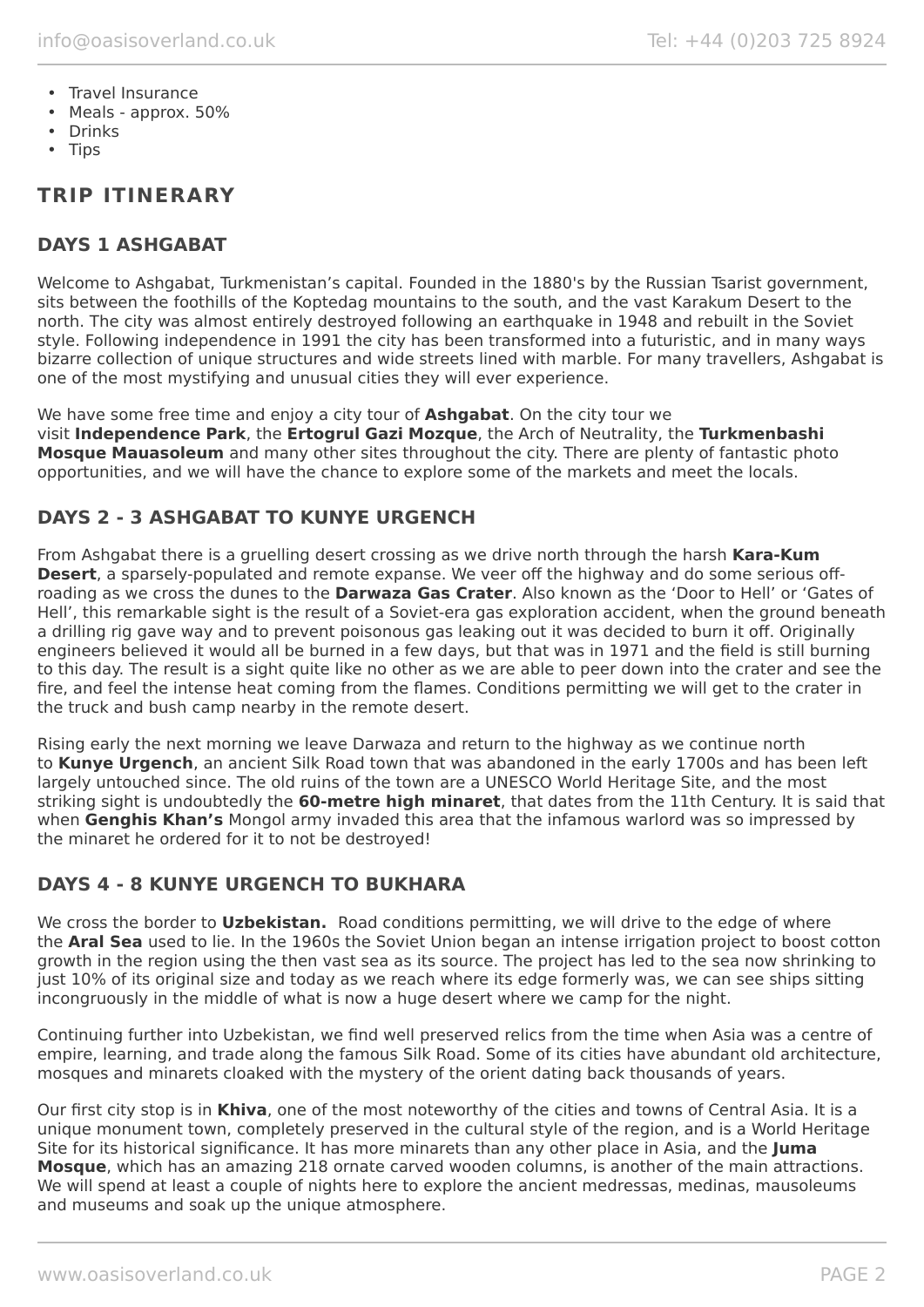Continuing south, we bush camp out in the desert before reaching another town with much historical influence that was also on the great Silk Road**.**

# **DAYS 9 - 12 BUKHARA TO SAMARKAND**

The name **Bukhara** is synonymous with the Silk Road, and its name conjures up images of Marco Polo, trading caravans and exploration. The British explorer Alexander Burnes, one of the iconic figures of the Victorian-era 'Great Game' was nicknamed 'Burnes of Bukhara'.

The city is situated on a sacred hill and was founded in the 13th century BC; a centre of learning throughout much of its history, it is home to over 350 mosques and some 100 Islamic colleges. It is an attractive city with narrow streets, green parks and gardens that are a pleasure to wander around and there will be the opportunity for a bout of good-humoured haggling in the bazaar.

The **Kyzylkum Desert** is about 300,000 sq km and lies between the Syr Darya and the Amu Darya rivers. This is a vast arid plain with a number of isolated bare mountains rising to 900 metres and we journey across it on our way to **Samarkand.** Scheduled permitting, we may opt to take the local train and rejoin the truck on arrival.

Samarkand itself is the second largest city in Uzbekistan. It dates back 2,500 years, making it as old as Babylon or Rome. Here we have a couple of days to explore the splendid architecture such as the 15th century **Bibi-Khanum Mosque** which when it was built was considered to have the largest dome in the Muslim world. Today it stands next a noisy and colourful Oriental market. No trip here is complete without a wander around the three edifices of the **Registan**, once Medieval Samarkand's commercial plaza and today quite possibly the most awesome sight in Central Asia.

# **DAYS 13 - 14 SAMARKAND TO DUSHANBE**

From here we drive southwards towards **Tajikistan**. Time allowing en-route we will make a short stop in the **Unesco Town of Shahrisabz**. Here still standing since 1380 are parts of the original 65mtr gate towers to Timur's Summer (Ak Saray) Palace.

**Dushanbe** is Tajikistan's largest city, and aptly its name means "Money" in Tajik language. It's a big showy entry to the country, in stark contrast to the East. You'll pass a lovely day strolling through parks, admiring the fountains and the wide boulevards punctuated with grand buildings. Visit "Flag Pole Park" or the bazaar, or make the most of being in a city with restaurants specialising in **various different cuisines!**

# **DAYS 15 - 19 DUSHANBE TO BISHKEK**

We drive north in to the **Fann Mountains**, one of Tajikistan's great ranges (the other being the Pamirs). Peaks of over 5000 mtrs slip by as we head to **Iskanderkul Lake** at 2200 mtrs. It is said to be the resting place of Alexander the Greats horse, Bucephalus. The glacial lake is a stunning spot for a hike and we aim to visit **Tajikistan's highest waterfall** (40 mtrs).

Continuing north we arrive in to **Khujand** - although today the city is not one of the most picturesque, it has had an important role in the history of the Silk Road and was one of the furthest points reached by Alexander the Great. It is said in this area that he wept, saying he had no further territory to conquer. We have time to visit the Fortress and **Panjshanbe Market** (one of the largest covered markets in Central Asia).

We re-enter Uzbekistan and arrive in the **Fergana Valley**, known for its silk production and the area that gave the name to one of the greatest routes in history.

Crossing in to **Kyrgyzstan** our first stop is **Osh**, the second biggest and the country's oldest, city. Make sure you visit the bazaar, which has occupied the same spot for over 2000 years and used to be a major stop along the ancient Silk Road.

We drive north through stunning mountain views and past the turguoise waters of Toktogul Reservoir,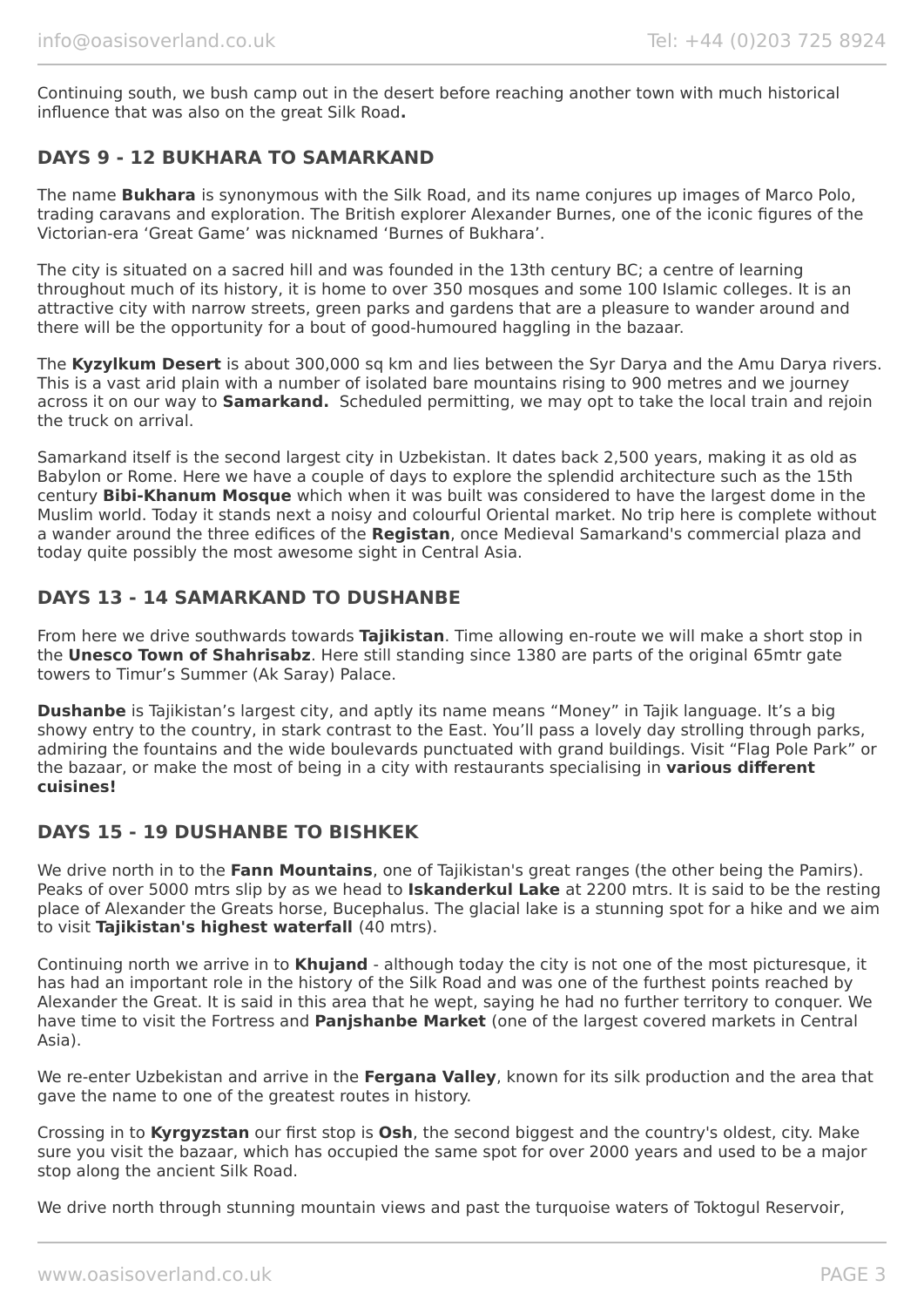before arriving in the capital city of **Bishkek**.

# **DAYS 20 BISHKEK**

Your trip ends after breakfast. Bishkek is a well-connected city, with the airport serving destinations throughout Asia with connections for onward travel further afield. For those with some time to spare it's a pleasant city to spend a few days at the end of your trip, with some excellent bars, cafés and restaurants dotted around to relax and reflect on your trip through Central Asia.

# **ESSENTIAL INFORMATION ABOUT YOUR TRIP**

### **ARRIVAL & ACCOMMODATION**

**Trip Joining Point:** Ak Altyn Hotel - Ashgabat

**Start Time Day 1:** 08:00

**Address:** Magtymguly Avenue No.140/1, Ashgabat, 744000

**Telephone:** +993-12 36 37 00

**Website:** [www.akaltyn.com](http://www.akaltyn.com/)

**Email:** [info@akaltyn.com](mailto:info@akaltyn.com)

All prices listed are approximate and subject to limited availability.

| Room Type                       | <b>Price</b> | <b>Description</b> |
|---------------------------------|--------------|--------------------|
| Single / Twin / Double en-suite | £65.00       | Per Person         |

#### **The trip starts from the Ak Altyn Hotel at approximately 8am on the morning of Day 1 of your trip.**

A breakfast buffet is included in the room price. There is a lobby bar, an outdoor swimming pool, and a currency exchange booth in the hotel, and opposite the hotel is the Circus. Behind the circus is a popular outdoor cafe, called Iceberg.

#### **PRE-TRIP ACCOMMODATION:**

Please note: Due to strict regulations concerning tourism in Turkmenistan, it is a requirement that all travellers use the **designated hotel in Ashgabat** before their trip starts, where we are registered with a local authorised tour operator, and hotel costs **must be paid in full to Oasis Overland before departure.**

Just log in to **[My Oasis Account](https://oasisportal.eecsoftware.com/login.php)** and select the accommodation / transfer required, or contact us direct. We will require your flight number, arrival time, and arrival date so please ensure this information is forwarded to us as soon as you have booked your flight. Please book this service as soon as you have booked your flight and no later than 10 weeks prior to departure, after which a late booking fee will apply. If you have booked through a travel agent you will not have an account allocated, so please contact your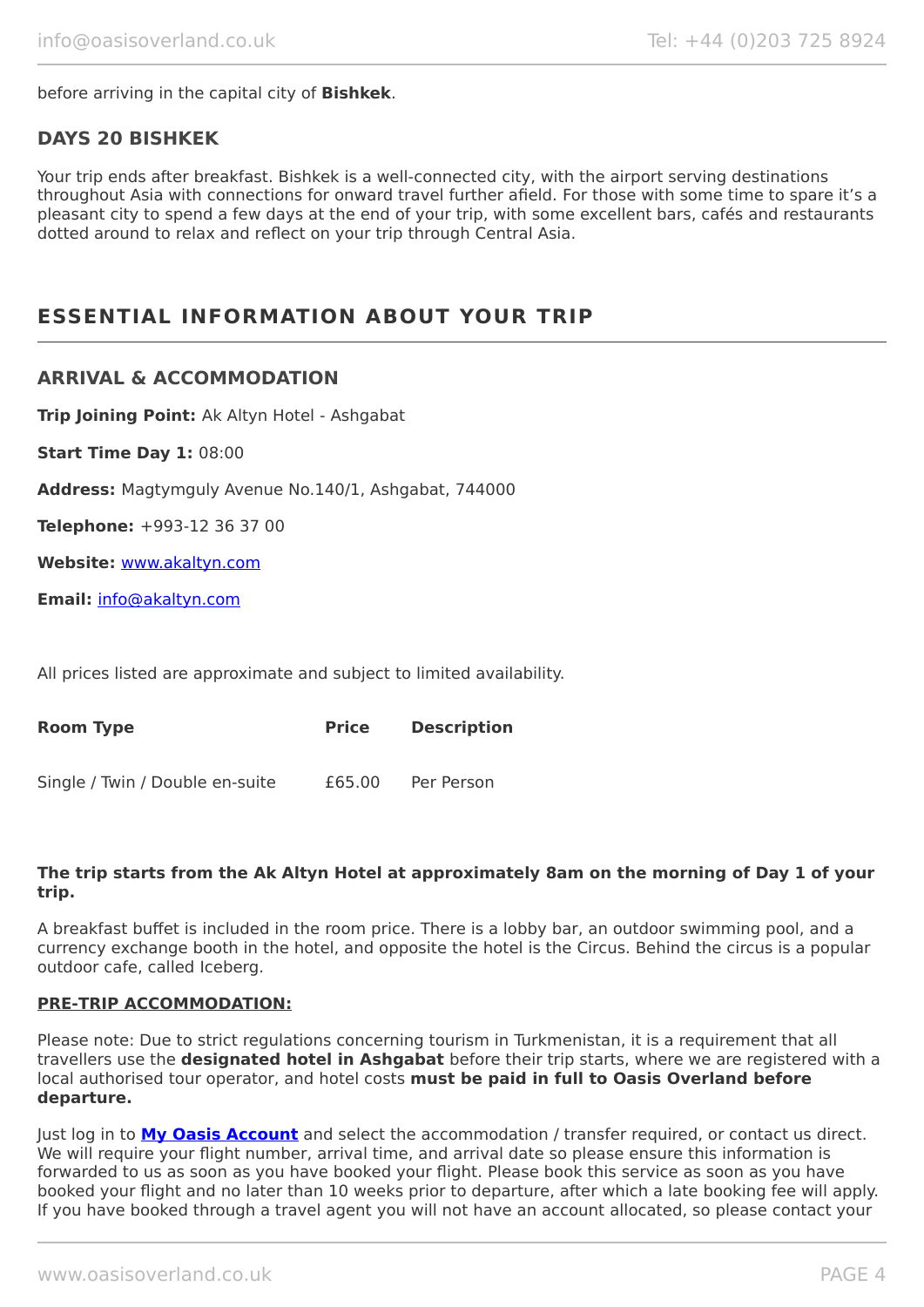agent to request pre-trip accommodation and airport transfers.

Double, twin, and triple rooms will be provided subject to availability, where requested. However when not available we may need to book other rooming arrangements, and will fit these as closely as possible to your request. Those travelling solo will be put in shared rooms to reduce the costs to them, which may be a twin/triple share with other Oasis Overland travellers. Single rooms may be available in some cities for solo travellers, and we will arrange this for you on request, subject to availability.

If you are arriving early in the morning and you would like to check in immediately, you may have to reserve your room for the previous night to ensure direct check in, otherwise you may have to wait until normal check in times (usually 1pm to 2pm).

#### **AIRPORT TRANSFERS:**

**Airport Transfers are included** in the cost of your adventure. On arrival into Ashgabat airport you will be met by a local representative who will take you to the group joining hotel, where you will need to present your passport and be registered with the Turkmenistan Tourism Authorities. The driver will have your name on a sign with Oasis Overland.

### **PRE-DEPARTURE MEETING**

There will be a pre-departure meeting in the starting hotel the night before the start of the trip, usually around 6:00pm. There will be a notice in reception advising the exact time and here your crew will explain how the day to day running of the trip works. Your Tour Leader will **collect your Local Payment** money as well as 2 photocopies of your **passport information page**, **insurance policy details** with policy number and confirmation that the duration will cover you for the entire trip and a **24-hour emergency assistance** telephone number. It is essential that you attend this meeting - please let the UK office or your tour leader know if you are unable to do so.

### **POST TRIP ACCOMMODATION AND AIRPORT TRANSFERS**

Post-trip accommodation can be arranged with your Tour Leader during the trip or directly with the hotel on arrival. The return airport transfer can be arranged through your hotel / hostel and is not included, it is at your own expense. We regret these services cannot be arranged via the Oasis office before departure.

### **FLIGHT INFORMATION**

**Starting in Istanbul -** If you plan to collect your Iranian visa in Istanbul, we recommend that you arrive at least five working days before your trip departure date and take in to account any days the embassy/ consulate may be closed (holidays, weekends etc)**.**

**Starting in Tbilisi, Bishkek or Dushanbe -** Please note that our trip leaves the city on Day 1 - we recommend arriving a day or two earlier if you wish to make the most of the sights and attractions of the relevant city and surrounding areas.

**Starting in Ashgabat -** Because of restrictions on tourism in Turkmenistan, we advise arriving no earlier than the day before the trip begins. Please note that pre-trip accommodation in Ashgabat must be booked and paid to Oasis Overland before travelling.

**Return flights** must be booked for at least the day AFTER the trip is due to end, but flexible tickets are best in case of unforeseen delays. You may wish to allow some extra time to explore your departure cities.

#### There are many online flight search engines such

as **[www.skyscanner.net](http://www.dpbolvw.net/click-5720161-10639348)** or **[www.ebookers.co.uk,](http://www.ebookers.co.uk/)** flights can also be booked direct with airline websites or through travel agencies. Please inform us of your flight details through your online account, as airport transfers can be arranged for various trips.

**One way ticket** - If you intend to travel on a one way ticket to meet up with one of our trips, without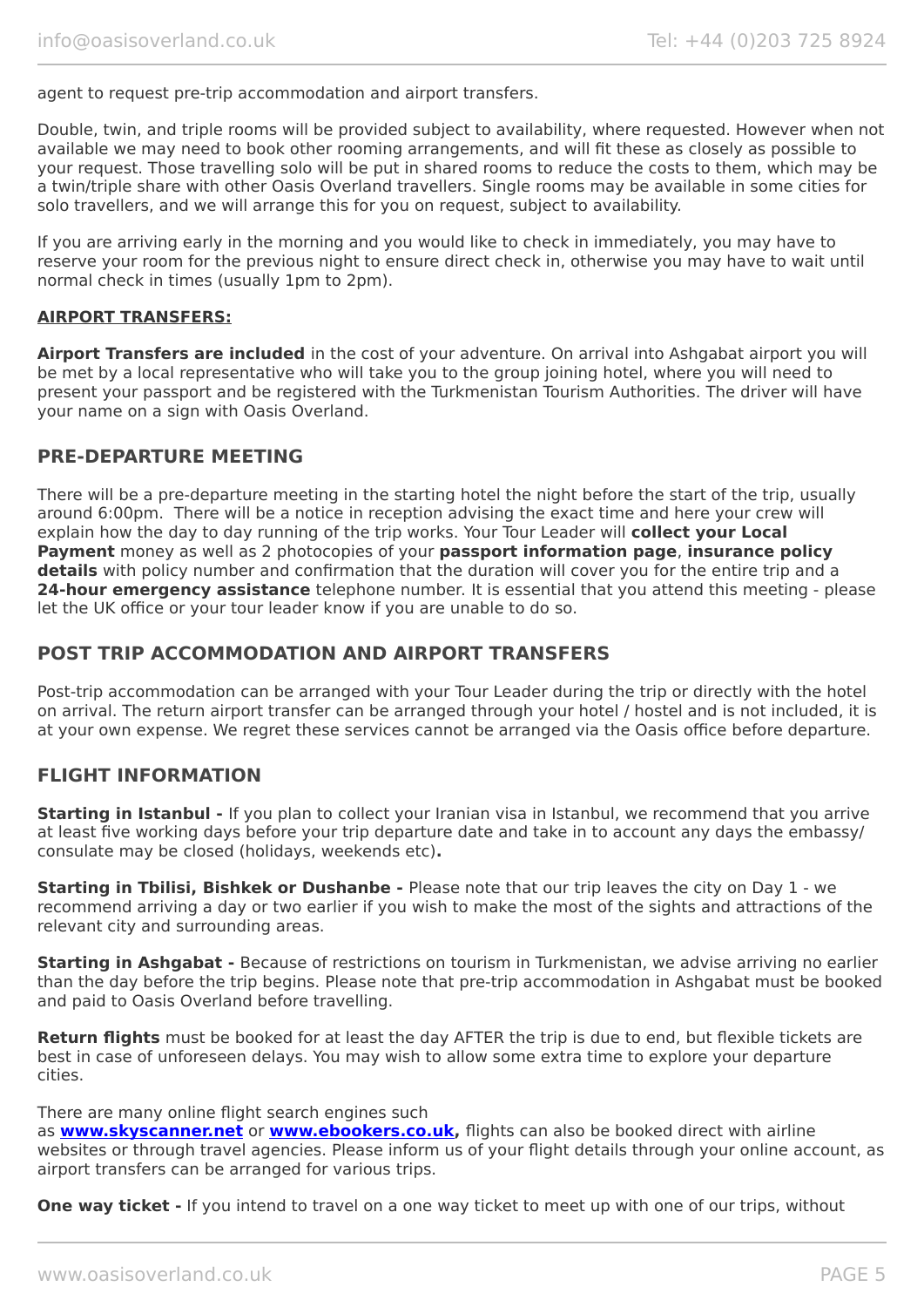possessing an onward flight ticket - we recommend that you have a copy of your payment confirmation/ receipt (that you will be sent at time of your balance payment) available at immigration to assist easy entry.

**Departure Taxes -** Please check with your Travel Agent or Airline if your flight ticket already includes a departure tax payment out of the country. If it does not - please budget for approx US\$30 to \$70 USD - to be paid in US\$ only.

### **PASSPORTS**

Your passport must be valid for at least 6 months AFTER your trip finishes. This is a general requirement for all of the countries we travel to on our trips.

If you have dual nationality you can only use one passport for the entire trip. It is your responsibility to ensure you have all the relevant visas you require.

Please bring 2 photocopies of your passport details to give to your tour leader.

As a guideline, you will need at least 1 blank page per country in your passport after you have obtained the relevant visa's before your trip commences.

## **VISAS**

The information below is to be used only as a guide and may change without prior notice. It is advisable to contact the relevant embassy in plenty of time before the trip departs to check the current visa requirements**.** It is **your responsibility** to ensure you have all the relevant visas you require**.**

#### IMPORTANT: **Once you have booked this trip, please contact the office for information on your Visa Document Pack.**

To acquire all the necessary visas before travelling it may be necessary to submit your passport to a number of different embassies at different times and the timings of supporting documents being processed can be unpredictable, so we recommend you remain in your home country for two months before starting your Oasis Overland trip. If you are travelling beforehand, please contact us.

#### **Visas must be paid for in USD cash ONLY when obtained on the trip.**

Most of the countries we travel through in Central Asia require a visa. Prior to departure you will be provided with full and comprehensive information that will guide you through the process and give you all the tools you need to help get your visas. Visas for trips in South East Asia can be obtained either en route or at the border.

All information given pertaining to visas is given in good faith and is accurate, to the best of our knowledge. The rules and timings for obtaining each visa can vary enormously from one embassy to the next, and the processes and requirements can and often do change overnight and without prior notice. Please allow time for unexpected delays and be regularly contactable in the months running up to your trip - we will need to be able to be in touch with you.

We will do everything we reasonably can, in liaison with our strong support network of local operators and agents, to help you get all your visas in time and with minimal inconvenience and cost. But please remember it is ultimately your own responsibility to check the visa requirements for your nationality with the relevant authorities and officials and to ensure you have all the necessary valid documents for your trip and we offer no guarantees that your applications will be successful; these decisions are ultimately in the hands of the officials in the various countries we visit. We have no influence over their decisions.

| <b>Country</b> | <b>British</b> | Aust | <b>NZ</b> | <b>S.African</b> | <b>USA</b> | <sup>1</sup> Canadian |
|----------------|----------------|------|-----------|------------------|------------|-----------------------|
|                |                |      |           |                  |            |                       |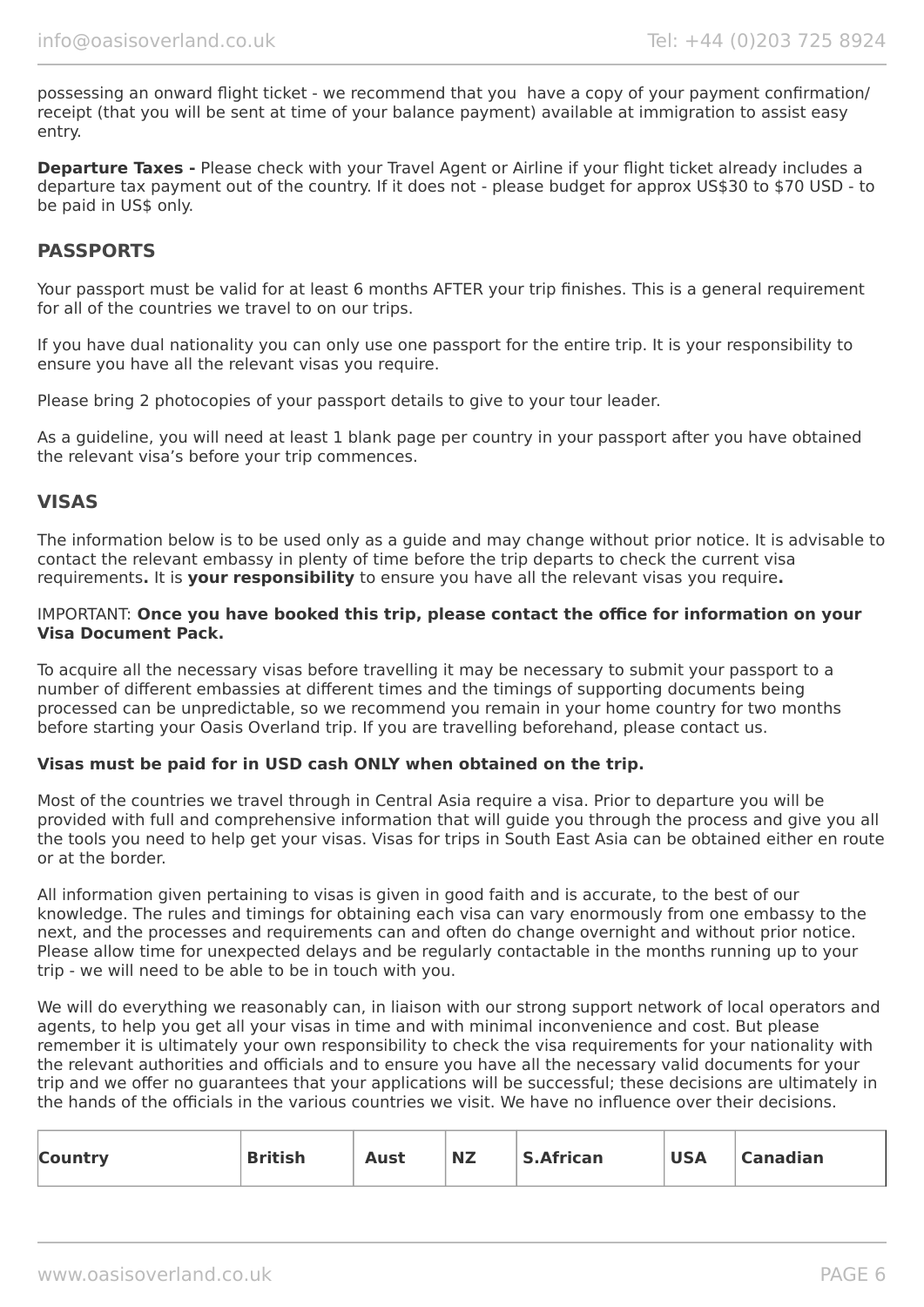| <b>Turkey</b>       | £15  | £45  | Free | £15  | £15  | £45  |
|---------------------|------|------|------|------|------|------|
| <b>Azerbaijan</b>   | £20  | E20  | E20  | £20  | E20  | E20  |
| Georgia             | Free | Free | Free | Free | Free | Free |
| <b>Armenia</b>      | Free | £5   | £5   | Free | Free | Free |
| <b>Turkmenistan</b> | £80  | £80  | £80  | £80  | £80  | £80  |
| <b>Uzbekistan</b>   | Free | Free | Free | £40  | \$20 | Free |
| <b>Kazakhstan</b>   | Free | Free | Free | £35  | Free | Free |
| <b>Tajikistan</b>   | £70  | £70  | £70  | £70  | £70  | £70  |
| Kyrgyzstan          | Free | Free | Free | £40  | Free | Free |
| <b>China</b>        | £150 | £150 | £150 | £150 | £150 | £150 |

An informative and well-written independent guide to Central Asia visas can be found at **[www.caravanistan.com.](http://www.caravanistan.com/)**

### **Kyrgyzstan**

Passport Holders from UK, Ireland, Australia, New Zealand, USA, Canada and most EU countries will not require a visa to enter Kyrgyzstan.

Passport Holders from other countries, will need to check the current visa requirements with the relevant consulate, and whether you need to obtain the visa in advance.

#### **Tajikistan**

All Passport Holders require an E-visa in advance. E-visa's can be applied for through the following link: www.visa.gov.ti. Details for the visa application will be emailed to you a few months before your trip departs. A GBAO permit is also required for travel in the High Pamirs. Approximate cost of both is \$70.

#### **Turkmenistan**

All nationalities must obtain a Letter of Invitation (LOI) in advance, before joining the Oasis trip. You will need to apply for a Letter of Invitation before you can obtain a visa for Turkmenistan. Once you have the LOI you will be able to apply for the visa at the border on arrival if you are travelling by land, or at the airport on arrival if you are flying into in Ashgabat.

Oasis Overland will provide you with the LOI included in your trip price. Approximate cost of the visa on arrival is \$110 USD and will vary depending on your nationality.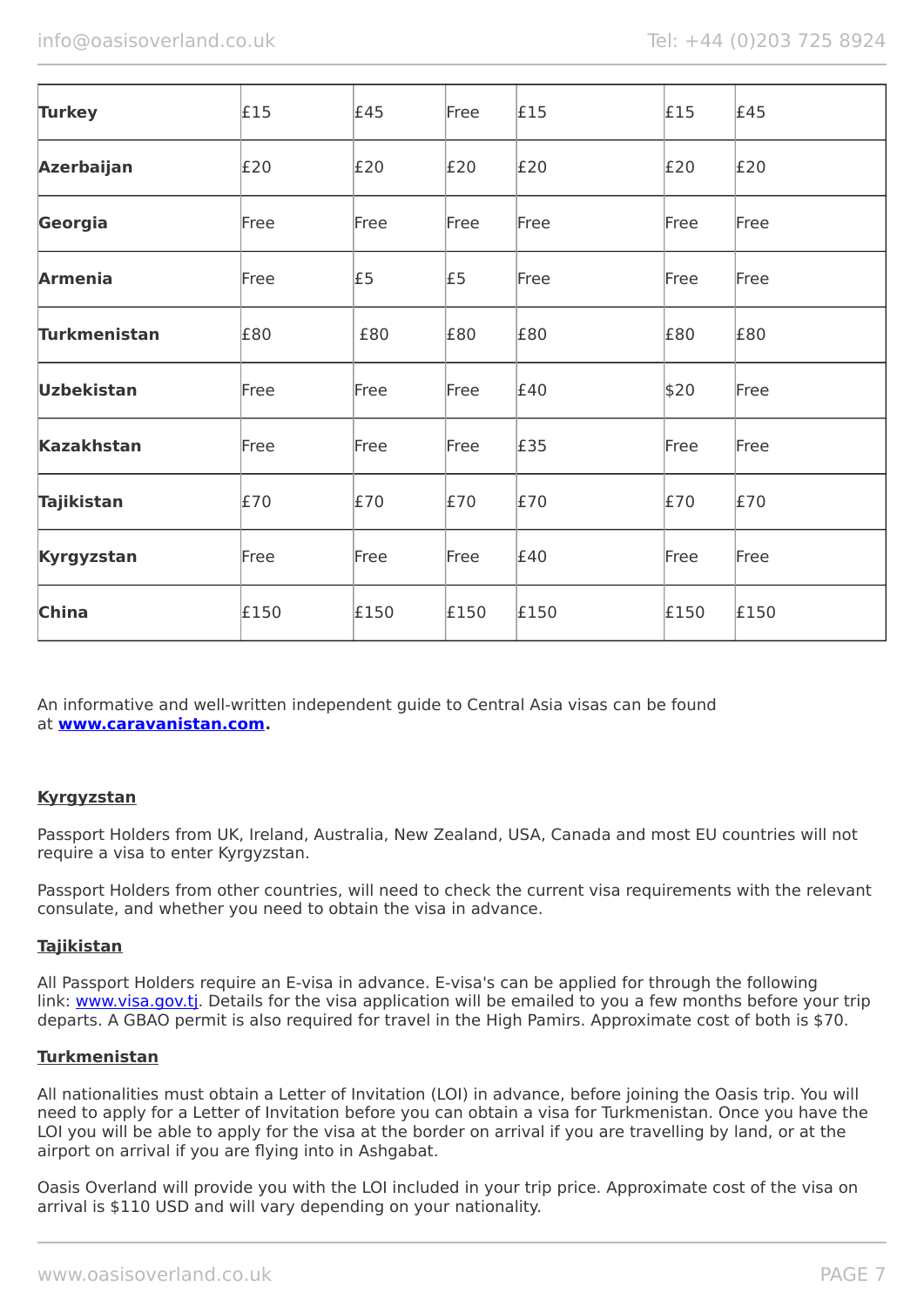Details for the LOI process and visa application will be emailed to you a few months before your trip departs.

#### **Uzbekistan**

In February 2019 Passport Holders from UK, Ireland, Australian, New Zealand, Canada and most EU countries can obtain a Free visa into Uzbekistan at the border on arrival. American passport holders will need to apply for an e-visa before arrival into Uzbekistan. The visa cost is approximately \$20 USD.

Passport Holders from other countries, will need to check the current visa requirements with the relevant consulate, and whether you need to obtain the visa in advance.

# **VACCINATIONS AND HEALTH**

It is possible that you may require some vaccinations for your trip, depending on the areas that you are visiting. As we are not medically trained, we are unable to give detailed advice on vaccination requirements, so please use the information below as a guide only. We have worked closely with **Nomad Travel Clinics** for many years and they offer Oasis travellers a **10% discount** on vaccinations, antimalarial drugs, first aid items, clothing and equipment, just enter discount code OASIS1000 at **[www.nomadtravel.co.uk](http://www.nomadtravel.co.uk/)**. Alternatively you can check out the **[fit for travel website](http://www.fitfortravel.scot.nhs.uk/home.aspx)** for more travel health information or consult a reputable travel clinic or your GP for information and advice. We suggest that you allow at least 8 weeks to get all your vaccinations.

**Yellow Fever** - Being vaccinated against Yellow Fever and having a valid certificate and a photocopy is deemed compulsory in many countries we visit, especially at certain borders and are needed if you are entering from an infected country. You can view a list of countries requiring a certificate through the World Health organisation **[http://www.who.int/ith/ITH\\_country\\_list.pdf](http://www.who.int/ith/ITH_country_list.pdf)** 

**Rabies** - Vaccinations are regularly recommended for some of the countries that we travel through especially if time and money are not a deterrent.

**Malaria** - In some of the areas we visit there is a risk of contracting Malaria. You must be aware that whatever malaria prophylactics you are taking, they only offer partial protection. They must be coupled with your own physical efforts against being bitten - which is the best prevention. Malaria-carrying mosquitoes come out at sunset so from this time you should wear long sleeves and trousers. Exposed skin, especially ankles, should have insect repellent containing 'Deet' applied to them. Your crew will advise on where the worst affected areas are on the trip. There are a number of prophylactic malaria treatments on the market & requirements change. It is also wise to take a sample of whichever prophylactic you choose, a few weeks before you leave. This way you may determine early on if you have any adverse reactions so you can change the regimen if necessary. Please consult a reputable travel clinic or GP for advice. For more information

visit **[www.nomadtravel.co.uk](https://www.nomadtravel.co.uk/) or [www.fitfortravel.scot.nhs.uk](http://www.fitfortravel.scot.nhs.uk/)**

**Altitude sickness** - This is caused by thin air (due to lack of oxygen) and can affect anyone arriving at high altitude (above 3000mtrs). The symptoms are headaches, dizziness, shortage of breath and possibly nausea. To avoid this or alleviate the symptoms make a point to acclimatize by arriving into a high altitude destination a few days early and make sure you do not over exert yourself, rest for a few hours, avoid drinking alcohol, smoking, large meals and drink plenty of water.

As we are travelling mostly by land (as opposed to flying into a high altitude location) we should acclimatise gradually, and so avoid 'soroche', mountain sickness.

**Dengue** - Unlike the malaria mosquito, which bites at night, the dengue carrying mosquito bites during the day. Some areas we travel to do have occasional outbreaks & it is therefore advised that you take care not to be bitten during the day as well as at night. There is no vaccine available.

**Opiates and Prescription Medicines in Central Asia - Please note that all opiates and their** derivatives are highly illegal in Central Asia, particularly Turkmenistan and Uzbekistan. Any products containing opiates, such as codeine or co-codamol are illegal and if you are found in possession of them you may be arrested as a drug-trafficker. Ensure that all personal medication is clearly labelled. If you are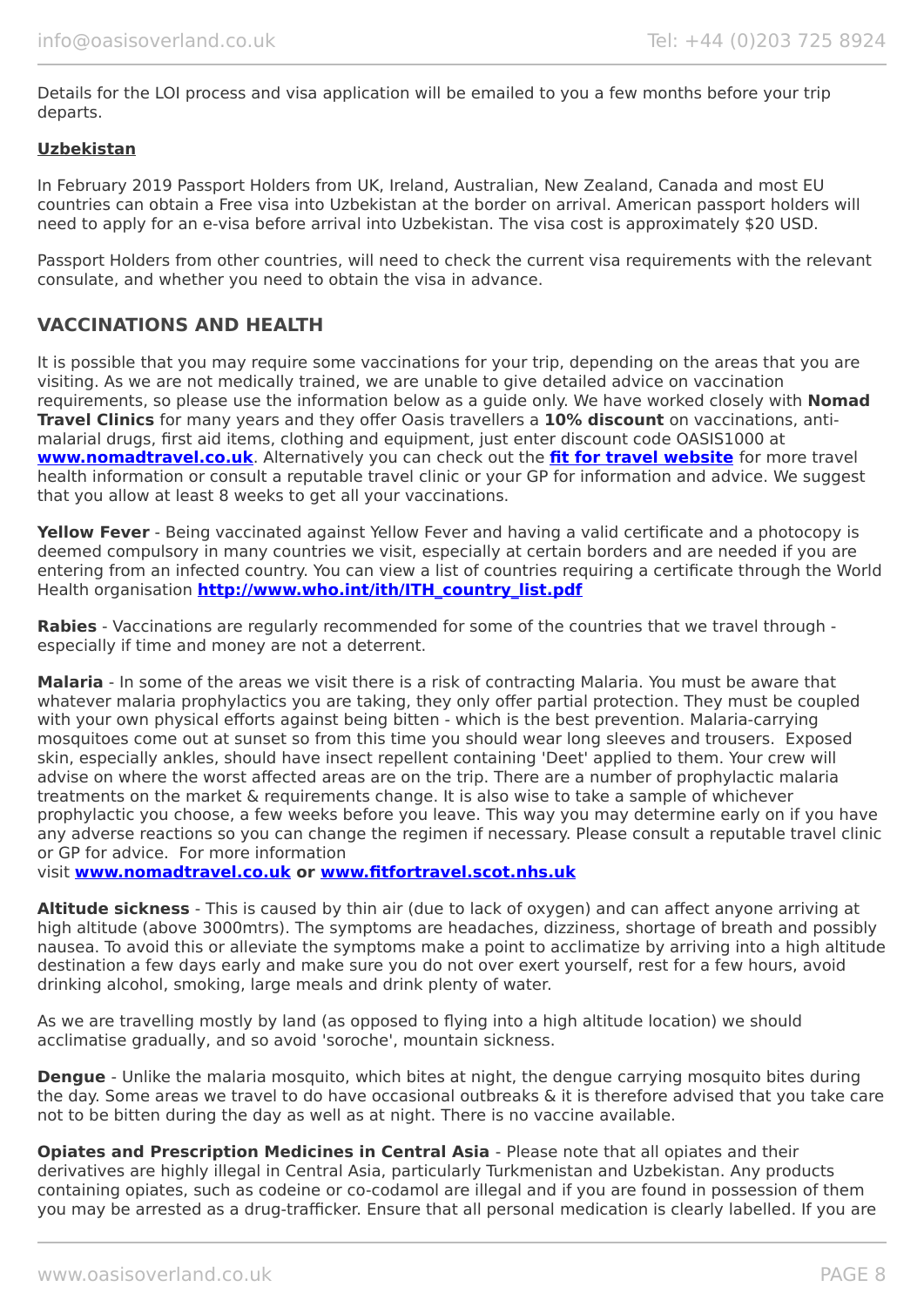travelling with prescribed medicines you will need to have a copy of the signed doctor's prescription with you.

These rules can change without notice, so if you have any queries it is advisable to check travel advice provided by the **[British Foreign and Commonwealth Office,](https://www.gov.uk/foreign-travel-advice/uzbekistan/entry-requirements) which provides specific information for each country on the latest requirements.**

### **TRAVEL INSURANCE**

It is a compulsory requirement that you have adequate travel insurance before you join any Oasis Trip & at the very least are insured for all necessary medical & repatriation costs incurred.

You will be asked to provide the following details in **My [Oasis Account](https://oasisportal.eecsoftware.com/)** if you have not already done so: travel insurance name, insurance policy number & insurance emergency telephone number. You will also be required to give a copy of your policy with this information to your Tour Leader on arrival with confirmation that the policy duration is sufficient to cover you for the entire duration of your trip. It is also wise to leave a copy of your insurance policy with a friend or relative for safe keeping.

We believe that your safety and holiday enjoyment are very important. It is a mistake to think that "it will never happen to me". It is also very important that you are covered for all the activities that you may wish to undertake while on our trip. It is extremely important that you check the full extent of your cover related to 24 hour Medical Emergency Assistance. In the event of you needing medical treatment you want to know that you have the best cover available to you. Your policy should include adequate Medical Emergency and Repatriation cover as well as Cancellation, Baggage and Personal Liability cover. You need to be aware of EXACTLY what activities your policy covers you for. Please note that skiing is not usually covered in most insurance policies.

We offer tailor made Overland Adventure Travel Insurance that covers most of the adventure and sporting activities on our trips.

For further information on the insurance we offer, the activities covered and costs, check out the **[Travel](https://www.oasisoverland.co.uk/travel-insurance) [Insurance](https://www.oasisoverland.co.uk/travel-insurance)** section of our website. You can purchase our insurance by logging into **[My Oasis Account](https://oasisportal.eecsoftware.com/)** and click 'Buy Insurance' or through the following **[link](https://www.campbellirvinedirect.com/oasisoverland/)**.

# **MONEY, BUDGETS AND LP**

#### **Local Payment (LP)**

LP is part of your overall trip payment and is the most cost effective and practical way to get hard currency to the Middle East and Asia to pay for a variety of your day-to-day local costs (i.e. all meals prepared by the group, campsite fees, gas, and certain activities listed in the brochure) which cannot be pre-paid from the UK. It is a guaranteed amount, set before your trip departs, and unlike 'group kitty' systems we will not ask you to contribute more once the trip is underway.

**Please note:** Your LP is payable to your Tour Leader on the morning of departure in US\$ Dollars CASH ONLY. Make sure that all your notes are in good condition. Old, torn or marked notes are often refused by the banks and we will therefore be unable to accept them either. Please do not bring all of your Local Payment in US\$100 notes and also make sure that they are post 2013 and do not have a serial number starting with CB**.**

#### **How to bring your currency?**

Past Oasis travellers have fed back that they have felt, as a general rule, it is best to bring your money in cash as a combination of Euros and US dollars. Euros are of course the best currency throughout Europe, Turkey, the Caucasus and Iran, and for all of Central Asia and China US dollars are favourable. Pre-paid travel currency cards are also an option if you are concerned about bringing all your money in cash but we advise bringing at least 50% of your money in cash. Some travellers worry about carrying so much cash with them, however all Oasis Overland trucks are equipped with an onboard safe for the security of your money and passport.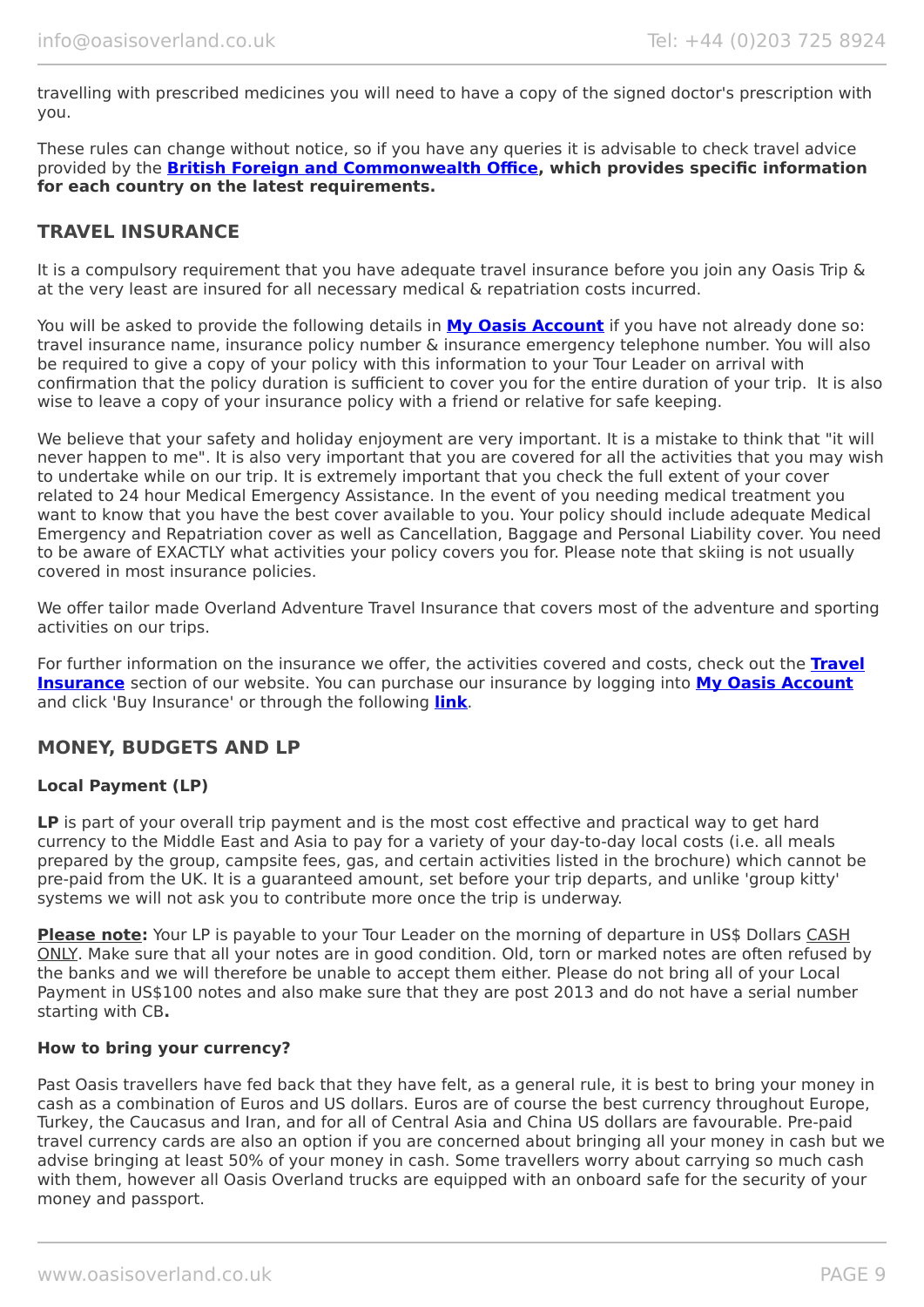US dollars dated pre-2006 are not generally accepted so please ensure your notes are dated 2013 onward possible and are in a clean condition with no writing on the notes. Scottish pounds are usually not accepted.

**Turkmenistan -** is a largely cash-based economy; in all of the country there are very few ATMs, all in Ashgabat, and these are often out of service. Credit/debit cards and pre-paid currency cards are very difficult to use. Please budget for your time in Turkmenistan entirely in US dollars cash. It is possible to change money in hotels and at bureaux de change at a set exchange rate.

#### **Spending Money**

From past traveller feedback, US\$150 to US\$200 per week should cover costs such as meals out (on average 50% are supplied), soft drinks and beers, email and communications, souvenirs and other general spending. Personal spending habits and budgets differ greatly from person to person. Budget on optional activities and visa costs separately (see visa section above and optional excursions page) and allow extra for your Local Payment contribution.

#### **Changing money**

Change your money only at banks, hotels, airports or official exchange bureaus. It is illegal to change money on the street, as these people will normally be opportunistic thieves or undercover police. Your crew will advise you where and when you can change money & with what means. It is also a good idea to have a small CASH emergency fund, to allow for the unexpected.

#### **Credit and Debit Cards**

If using credit or debit cards (bear in mind these cannot be used in Turkmenistan) Visa is best; Mastercard and American Express have limited access through parts of Asia. Please note that usually you will be given local currency and NOT US\$ or £GB. We recommend that you inform your bank that you will be using your card abroad to avoid it being blocked.

#### **Pre-Paid Travel Currency Cards**

These cards are similar to normal Credit and Debit cards but they can be pre loaded with cash before you travel with a set amount allowing you to withdraw this cash using the card at normal ATMs. It is a more secure way to access cash on your trip, but again do not rely on these as your sole means of funds on a trip - (please refer to the ATM section). Several banks and companies now offer these cards, but be sure to look into the rates for withdrawing cash when making your decision. Pre-paid cards that use Visa are preferable to Mastercard, which can be difficult to use.

#### **ATMs**

These are available in most major cities along our route and allow you to withdraw local currency only. We discourage you from relying on your ATM card as a primary source of funds in case it is lost/stolen/ swallowed, or the machine isn't working. In some destinations we probably won't even see a bank or ATM for days on end. Even where do find them, they cannot always be relied upon - things change, and ATMs don't always work! Besides memorising your PIN, it is also important to be aware of your daily withdrawal limit and bank withdrawal costs.

#### **Tipping**

Is often expected and relied upon. It is often more than a reward for services well done, but, as wages are extremely low, it is an accepted means of supplementing an income. If you would like to leave a tip for any activity/individual, you could organize this as a group and give a tip at the end. A recommended amount for restaurants is usually 10% of your total bill and similar for activities. Some countries also add an extra Government tax on restaurant bills.

Because it can be difficult to know what to tip, and because it has such importance in some areas both economically and culturally, there may be times and activities for which your crew will make it clear what level of tipping is 'customary/expected'. They may also be quite enthusiastic or assertive in encouraging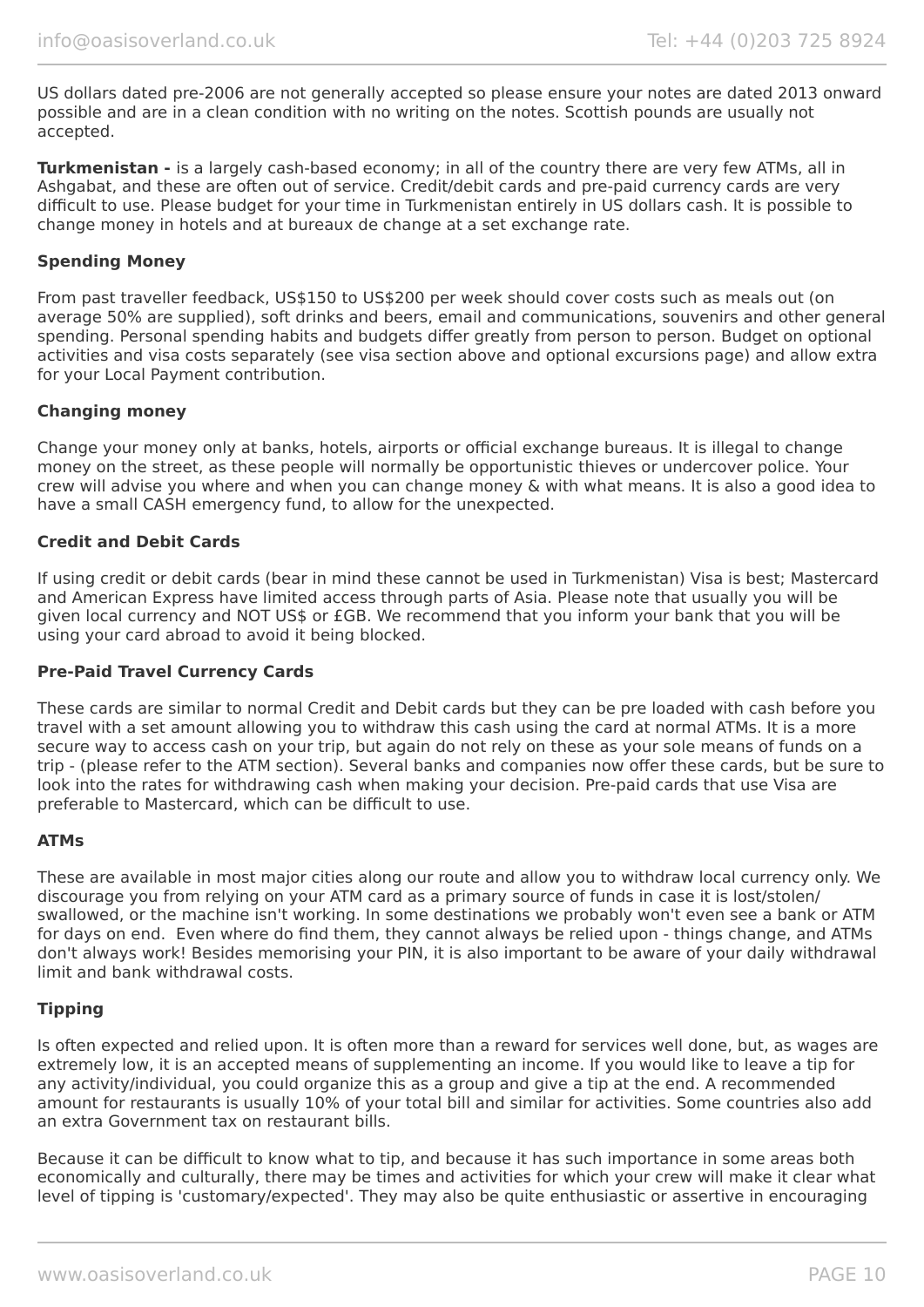you to take account of these suggestions. This is motivated by the knowledge of how important tipping can be, and the offence or confusion that can be caused when local people are tipped poorly. In the end, tipping remains at the discretion of the individual, but our crew will continue to advise on normal or average rates, and we would ask you to carefully consider the economic or personal impact of being seen as 'under tipping'. We know that many who travel with us are on a tight budget, but ask you to consider that those we work with locally may also face financial hardship, and also work very hard to try to give you unrivalled service/ experiences.

As a very rough guide, we would suggest that you budget for an amount equal to 10% of the local payment for your trip, plus 10% of the cost of any of the listed optional excursions that you wish to do. The amounts you end up tipping may vary from a rigid 10%, but hopefully this will help you budget in general.

In the past we have been asked by travellers about tipping your Oasis Crew. If you choose to do this, it would be budgeted separately from the above. Our guys work very hard at making your trip a great travel experience. Working overseas can often be challenging and they are pretty much on call for you 24 hours a day, so it's appreciated as a thank you for hard work and good service, but of course not mandatory. Our suggestion is to budget around US\$1 a day.

# **CLIMATE**

You will experience a variety of climates and weather conditions in Asia. At times it can be **very hot**, with temperatures reaching 40°C or higher in the deserts of Turkmenistan, Uzbekistan and China. On the other hand, it can get **very cold**, dropping to -5°C or lower in the mountains of Kyrgyzstan and Georgia. Though much of the trip will pass through dry areas where rainfall is rare, you will also travel in regions that can have rainfall year-round or at times even snow. So it is important to bring suitable clothing and camping equipment for all conditions. **[View Central Asia Climate Chart](https://www.oasisoverland.co.uk/central-asia-climate-chart)**

The climate in South East Asia is tropical, with high temperatures and generally quite humid year-round with rainfall is common, especially in the afternoon. The rainy season lasts roughly from May to October, but even during this time of year the rains usually take the form of short, heavy showers.

# **WHAT TO TAKE**

The less you take the less you have to pack, wash & lug home & you can always pick up extras along the way. Most people make the mistake of bringing too much gear. Clothes washing or laundry facilities will be available at least once a week. You will be travelling in the heat & camping in the cold, so bring clothes for all climates; rough stuff is best. Pack according to season: allowing for extremes in temperature (from the constant baking heat in the dry season to the cold and occasional frost overnight in some areas) Make sure that you bring your gear in a traditional soft sided 70 - 90L rucksack or holdall - suitcases are not suitable. **Remember baggage is limited to 20kg per person plus one day bag.**

- Sleeping Bag 3 to 4 season bag, depending on season, & sleep sheet
- Foam sleeping mat or thermarest & repair kit
- Small day-pack or small bag to carry daily items
- Soft rucksack or holdall (NOT rigid suitcase)
- Water bottle for personal use we recommend Water-to-Go (see below Responsible Travel)

- One pair of trainers or boots
- Sandals/flip flops/jandals/thongs
- Underwear/socks
- T shirts/shirts

#### **Equipment Toiletries - Most available to buy on trip**

- Soap, shampoo, toothbrush/paste, antibacterial hand wash, lip balm & moisturiser
- Sun block 35 + after sun, hat & sun glasses
- Tampons (can buy in most places)
- Contraception

#### **Clothes Personal Effects**

- Camera with protective case, spare batteries, film/memory card
- Torch & spare batteries (head torch is best)
- Travel adaptor plug/charger (for cameras &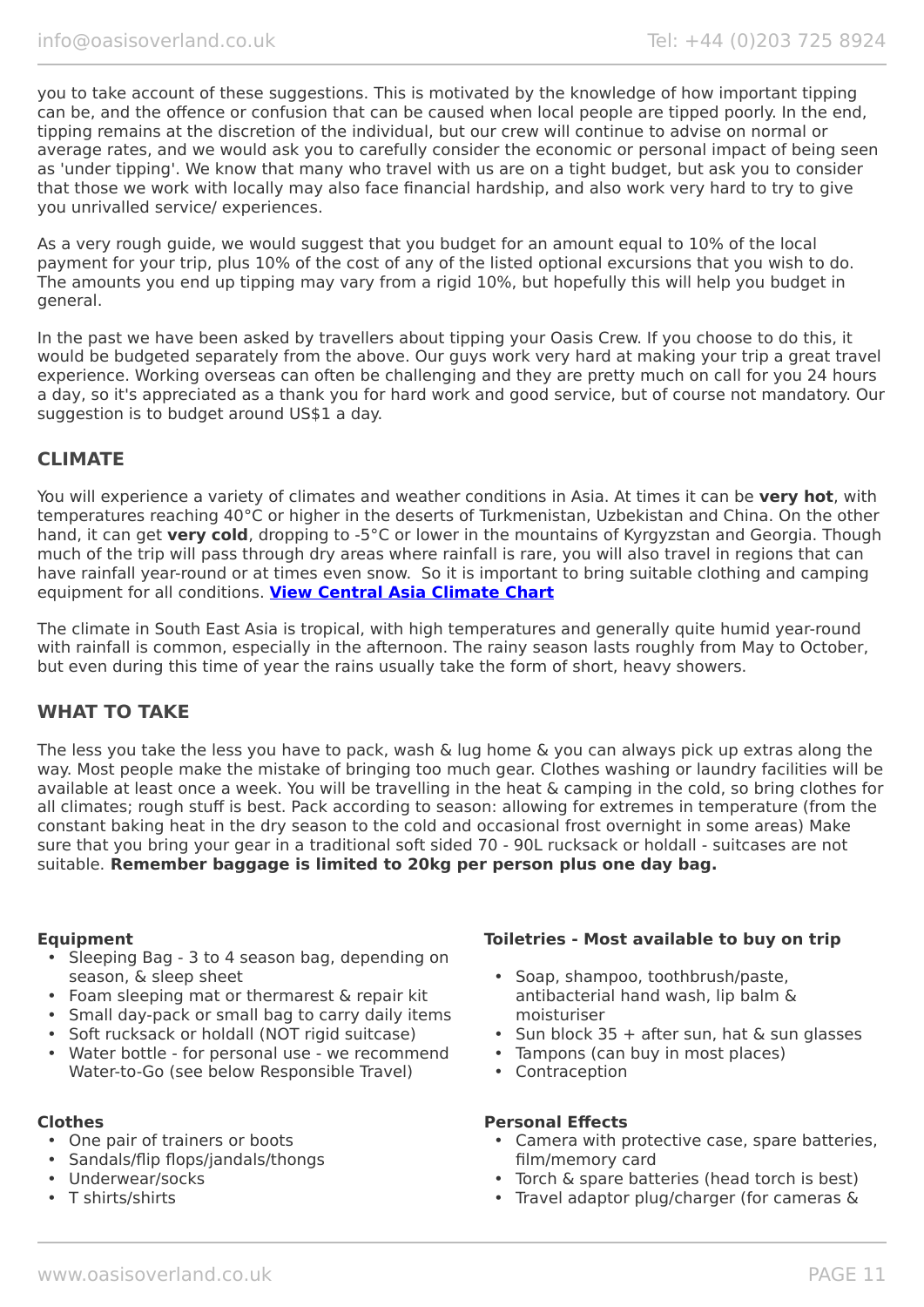- Shorts/swimwear
- Jeans/trousers/jog pants/leggings
- Skirt or dress
- Sweat shirt/jumper
- Jacket/fleece & waterproof jacket

mobile phone batteries)

- Money belt
- Personal stereo there is a stereo on the truck with iPod/MP3 adaptors
- Towel &/or sarong

**What to wear** - Keeping your arms, shoulders and legs covered will go a long way to prevent causing offence and hassle to yourself. This is true for men as well as women (especially in predominantly Muslim countries). Avoid wearing tight or revealing clothing, but generally on some beaches you can wear what you like. Attitudes range from fairly liberal in such places as the Mediterranean coast, to extremely conservative in some of the small towns elsewhere.

**Kyrgyzstan -** if your trip goes to Kyrgyzstan bear in mind that we mostly camp at high altitude and you can expect it to get very cold! Please bring warm clothing and a suitable sleeping bag for temperatures that may at times reach below freezing.

# **Recommended Medical Kit List**

- Antiseptic ointment/ Antihistamine cream & tablets
- Nurofen or equivalent painkiller
- Eye-drops/bath
- Anti-diarrhoea treatment
- A couple of bandages
- (elasticated & triangular) • Medication for personal allergies/asthma etc
- Re-hydration sachets/vitamin tablets
- Assorted plasters
- 1 Course of malaria treatment
- Some suitable antibiotics as recommended by your doctor for infected cuts or to treat severe dysentery
- Malaria Tablets see Vaccinations & Health section
- Insect repellent containing Deet

Even though our trucks are equipped with a comprehensive medical kit, we advise you to bring a small personal medical kit as our truck kit is not for general everyday use. It will also be your responsibility to carry your kit on included excursions and optional activities as some local operators may not have medical kits to hand.

# **PHOTOGRAPHY AND ELECTRICAL EQUIPMENT**

**Cameras (incl. Digital & Video Cameras) -** An easy to use 'point and shoot' will get you some good photos. For memorable shots, it may be worthwhile investing in an SLR camera, but be sure to get some practice in before the trip! Most towns and cities have internet cafes where you can download onto CD/ internet sites - but don't rely on it. Internet speeds can be slow for uploading photos to social media or the Cloud.

**Photography -** Be aware of your surroundings when taking photographs and filming. Some locations will be sensitive or have local laws banning photography. For example it is usually forbidden to use cameras at borders or around government buildings, military installations, bridges and airports or to take photos of local officials. If you do take photos or film where it is not permitted you may find yourself being questioned by irate officials who may decide to confiscate your camera or instruct you to delete all the images/footage on your device. If in doubt ask for permission, or if there is no-one to ask use some common sense.

**Drones -** As the use of drones becomes more common, countries throughout the world are gradually updating their laws and restrictions on usage. The specific regulations will vary from one country to another, so do check the UK Foreign and Commonwealth Office advice for the latest information. As with cameras, use your common sense if you do use a drone and avoid operation in sensitive areas. If you plan to bring a drone on your trip with us please contact us first to ensure there will be a suitable place to store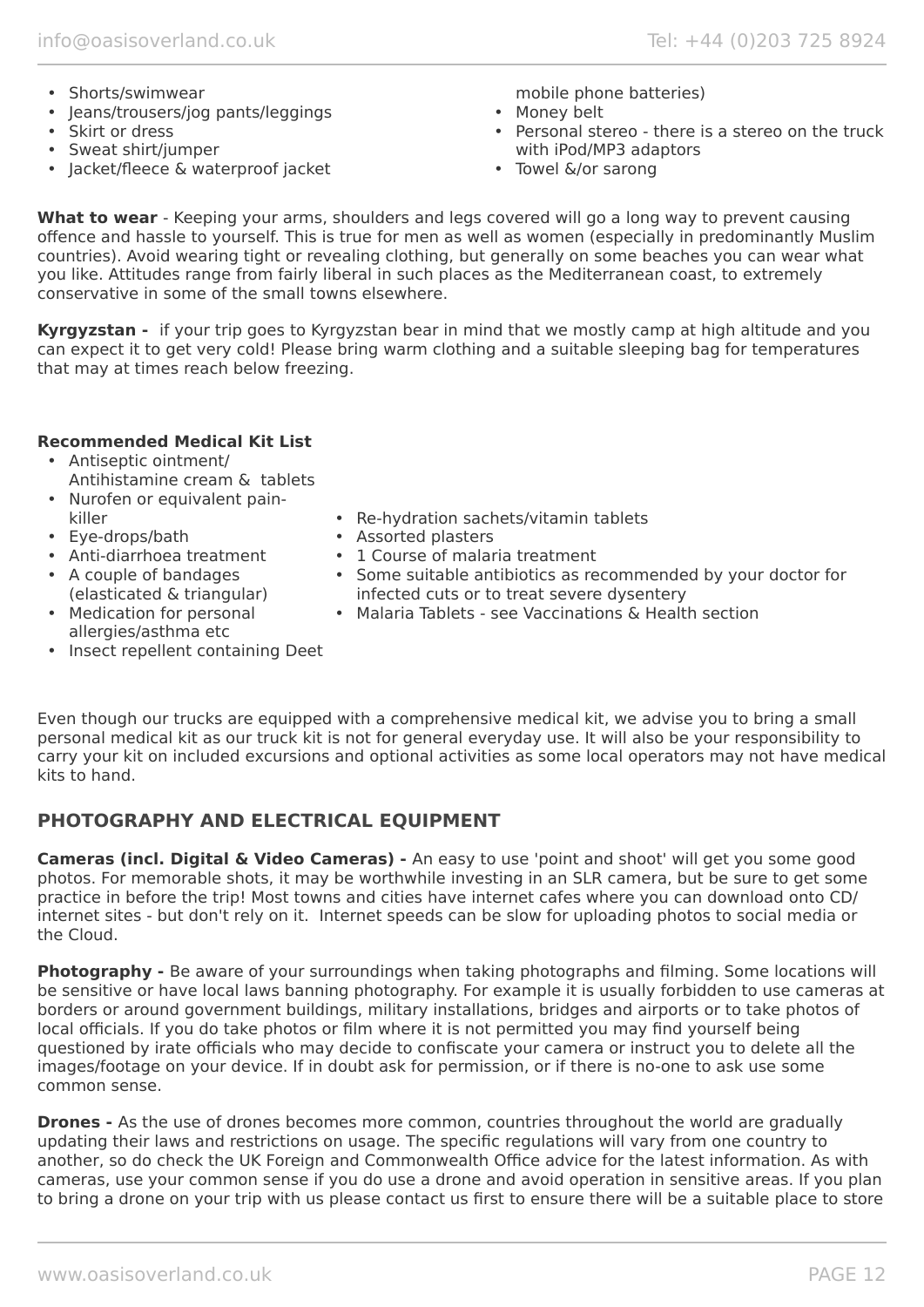it while on your trip.

**Electrical charging & power supply -** It may be difficult to find a power source for charging at times, so a spare battery is a must.

Consider a 12V in-car charger (our vehicles are equipped with a couple of 12 volt cigarette lighter charger sockets - truck trips only) or bring along your 230V mains charger and travel adaptor plug for use at some of the hotels, hostels and campsites we stay at.

NOTE: 12V - 230V inverters cannot be used on our vehicles because of the power drain they cause.

Log onto **[www.whatplug.net](http://www.whatplug.net/)** for information regarding the different electrical plugs and voltage used in each country.

### **CONTACTING HOME**

The internet and WiFi are available in many towns / cities you will visit. Do bear in mind that the connections can be unreliable and will not always be as fast as you are used to at home. If a lot of people try to use the internet at the same time the speed will be slower still, especially if trying to make Skype calls or upload photos / videos. During periods of the trip where we are wild camping, internet will be less common.

Some travellers choose to take an unlocked mobile phone with them and buy local SIM cards in each country, allowing them to use mobile data. If you particularly want or need regular internet access this may be a good option. Telephone calls can be expensive usually £1 to £5 for a three minute call.

**Online Diaries** - A great variety of free "travel blogs" are now available online, they are a good way of keeping relatives and friend up to date with what you are doing and a good place to upload photos, collecting messages as well as keeping a record for yourself.

### **RESPONSIBLE TRAVEL**

#### **Before you go**

- Remove unnecessary packaging before you go waste disposal facilities are often stretched or non existent in the places we visit. To avoid unnecessary pollution of local water supplies take environmentally friendly toiletries with you.
- Why not invest in a wind-up or solar-powered torch or media player before you travel or at least rechargeable batteries.
- Learn some of the local language and read up on the local history/culture before you go. You'll get so much more out of your trip.
- Why not pack some pens/pencils exercise books in your rucksack and they can be donated to a local school or project while you're away. You can also purchase these items cheaply, locally which will help local businesses.
- Take a sturdy water bottle with you from home that you can re-use throughout your trip. We carry large quantities of purified water with us on our Expedition vehicles and it is much better for the environment if you drink this, rather than purchase bottled water along the way. (It also saves you money).
- Water-to-Go: Oasis Overland have partnered with Water-to-Go to help reduce the number of plastic water bottles consumed during a trip. Water-to-Go is a filtration system that eliminates over 99.9% of all microbiological contaminants including viruses, bacteria, chemicals and heavy metals from any non-salt water source. Click here and enter the code OASIS15 to purchase your **[Water-to-Go](https://watertogo.eu/partnerships/oasisoverland/)** products at 15% discount. Water-to-Go will then donate a further 15% to Oasis Overland Charity projects.

#### **While you're travelling**

From experience gained in running trips, we have developed our own practical and manageable environmental policy which all of our crew practice on the trips we operate, and they will share this information with you at the start of your trip. We welcome your input on this, plus any new ideas you may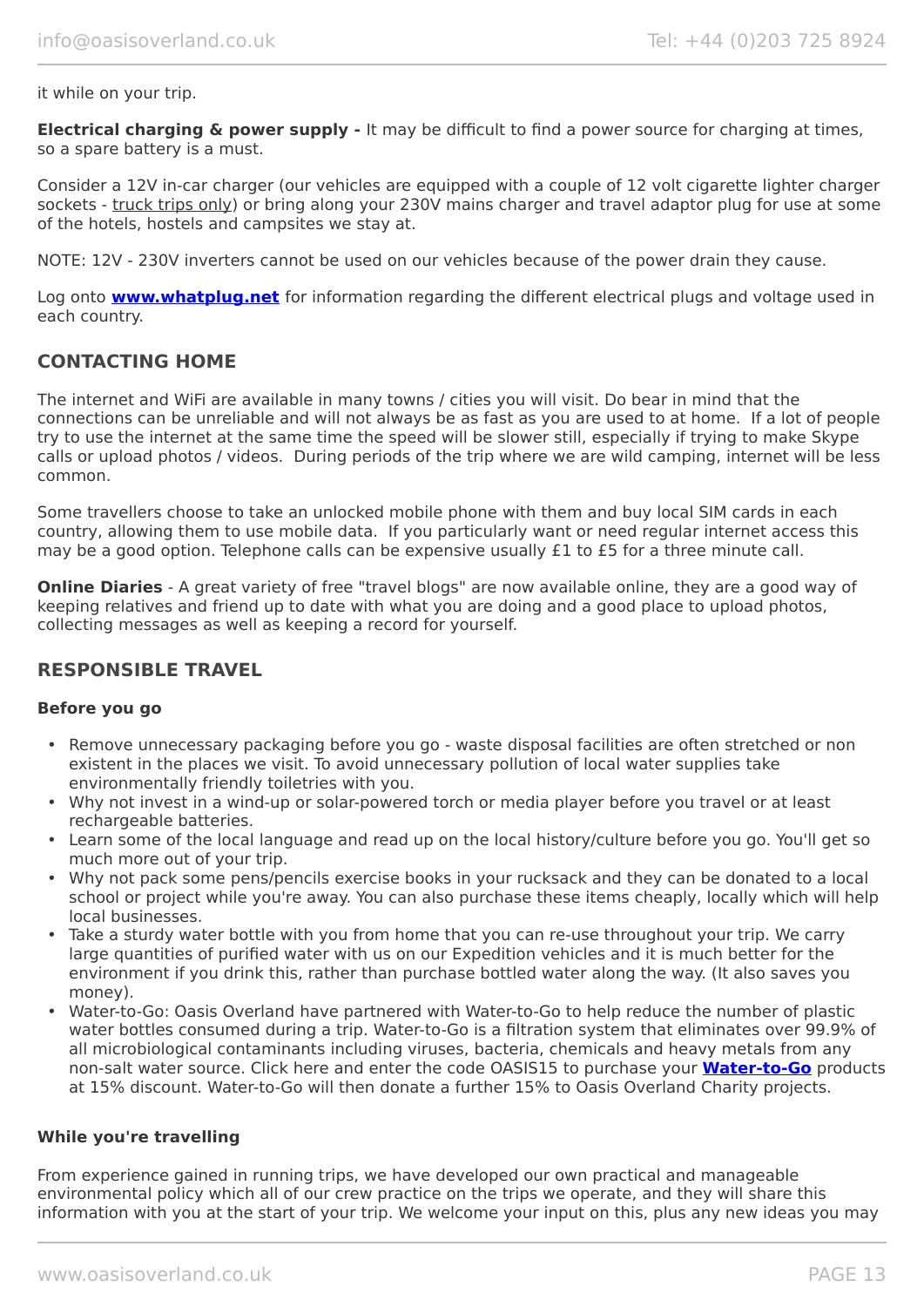have, to improve our existing procedures. As a guide here's a few tips to bear in mind.

- Don't waste water. It is a scarce resource in many of the places our trips visit. On all our Ultimate and Overland Expeditions we carry large quantities of purified water with us. We encourage you to refill your own water bottles from this supply, rather than purchase bottled water along the way-much more environmentally friendly and saves you money.
- Never buy endangered species or endangered habitat products. Apart from the fact of it being illegal it also encourages the trade to continue.
- Look after and preserve the areas we visit. Be careful about stepping on coral reefs or trekking on undesignated tracks.
- Buy locally made crafts and products helping to support the local economy.
- Don't feel when bargaining that you have to get the cheapest price possible just for the sake of it. Pay what the item is worth to you & don't worry about what someone else has paid.
- Try the local food and drinks this will help to support local farmers and food sellers. Sitting in a local cafe is also a great way to meet local people.
- Dispose of litter appropriately on your trip. This includes cigarette butts. Not only does litter look unsightly it can be lethal to wildlife.
- Where any toilet facilities exist, however unsavoury they might seem to you, they should be used. Where they do not, always bury your waste and make sure it is never near (at least 30m) a water source.
- When game viewing do not encourage your guides to get too close to the wildlife so that their natural behaviour is impeded.
- Respect local customs, traditions and beliefs of the people in the different regions that you travel through.
- Do not take photos of people, ritual events or special places unless you have asked first. Dress appropriately according to local codes and show respect around religious festivals.
- Recycling is almost non-existent in many of the areas and countries we visit we do the best we can with limited resources & space on our vehicles.
- For books dedicated to travelling more responsibly & ethically see: **[www.tourismconcern.org.uk](https://www.tourismconcern.org.uk/)**

**Community Projects** - Oasis are active in raising awareness and providing support to a number of projects and local schools where we believe we can make a positive difference. More information on the **[projects we support](https://www.oasisoverland.co.uk/responsible-travel/charities-we-support)**.

### **SECURITY**

The UK Foreign and Commonwealth Office (FCO) offer country-specific advice, regarding not only security but also entry regulations, local laws and customs and health. We strongly recommend all travellers visit the FCO website, or the equivalent in their home country, to familiarise themselves with local conditions and issues in the countries they plan to visit before committing to a trip with us. You can view their website [here.](https://www.gov.uk/foreign-travel-advice)

If you have any questions at all about the safety or security of your trip, please do not hesitate to contact us and we will be happy to discuss your trip in more detail.

**In cities** - All major cities have their share of petty crime (just like our cities) and sensible precautions need to be taken. Wearing expensive looking jewellery or watches and carrying cameras will draw unnecessary attention to you. Leave valuables such as passports and excess money in your hotel safe or truck safe (we recommend carrying a copy of your passport details page at all times). You may find a simple money belt is more discreet than a bag. Always be aware of your surroundings and when approached by people you do not know, use your common sense. At night in cities it's best to use a taxi, rather than walking around the streets, single women in particular need to be careful and we would suggest that it is safer to be in a group.

**On board the truck** - Each vehicle is fitted with a hidden, lockable safe to be used for money, passports and important documents. Group members will be responsible for the safe and Oasis Overland cannot accept any liability for clients' personal or monetary contents kept in the safe or on board the truck. We advise you to not take items of value that are not essential for the journey. In certain areas a roster may be drawn up for the group to share the task of guarding and keeping the vehicle secure.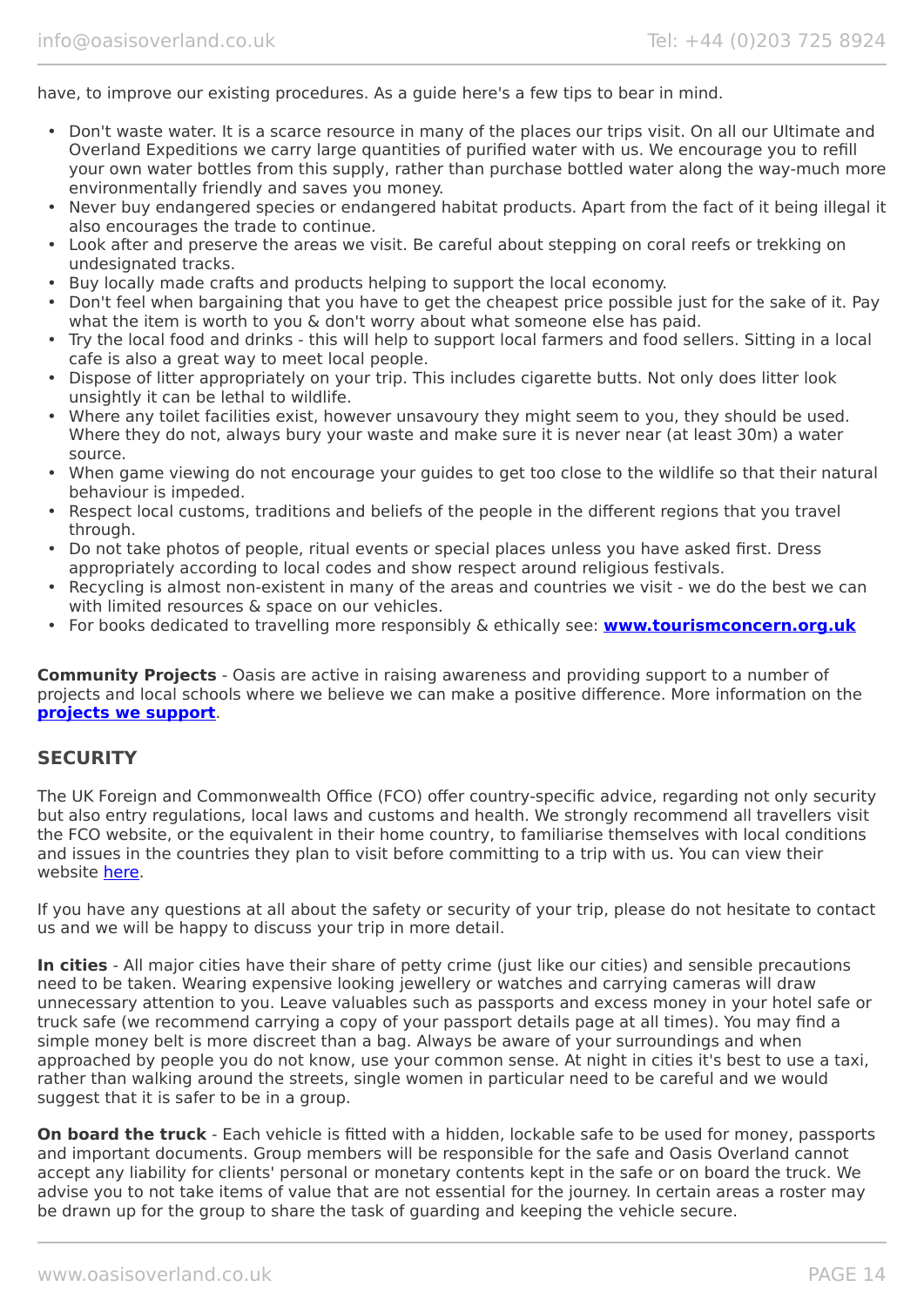# **WHAT TO EXPECT**

# **LIFE ON THE ROAD**

#### **Expedition Travel**

Firstly expect the unexpected! If you are looking for a set itinerary where everything runs smoothly, then this is not the kind of trip for you. Our itineraries can change due to local circumstances, and in such situations we will always try to minimise any disruption, but bear in mind that from time to time events happen outside our control. It is this very unpredictability which makes each expedition different, exciting and one of the most adventurous things that you will possibly ever do! As part of this adventure you will be expected to have an active involvement in the day to day running of the trip, be part of the group and get stuck in and help with various tasks, whether it's cooking meals over open fires, pitching your tent or keeping the truck clean and tidy.

#### **Expedition Vehicle**

The Oasis expedition truck will be your new home giving you a comfortable & secure base with which to experience your trip. We use a purpose built truck which has been converted especially for this expedition, which passes through all types of terrains from soft sand, mud, rock and potholed roads to tarseal. It is reassuring to know that these vehicles can handle the tough conditions that they are put through. The truck is equipped with all of the equipment we may need en-route, including a professionally compiled expedition Medical Kit, large water & fuel carrying capacities, an extensive range of spare parts as well as the kitchen sink, (well almost!) so all you need is your sleeping bag, a roll mat and your own personal gear!

#### **Seatbelts**

All Oasis Overland trucks are fitted with seatbelts. For your own safety and security we recommend that travellers wear these at all times whilst the vehicle is moving. Most of our overland trucks also have a 'beach area' which is a chill out zone to be used when the truck is not moving.

#### **Accommodation**

Accommodation is split throughout this trip between simple hotels and hostels and camping. The variety of accommodation provided is great and often a totally unique experience, including bush camps with no facilities, yurts and simple village pensions. Some are well managed and some very basic. Oasis uses roomy three-person tents but only for two people. They are specially made for us to meet the tougher conditions of an expedition trip and have mosquito netting sewn into the door and windows. It would also be a good idea to bring your own freestanding mosquito net so as to give you the freedom of sleeping under the stars at night. At bush camps you will be living off the truck, so there will be no showers or ensuite facilities, so digging your own toilet pit with the shovels supplied is essential!

#### **During the day**

As a guide driving days normally start at about 8am and finish at about 5pm, with stops for lunch and buying food, seeing local sights etc. We won't be driving every day, although there are times when we will drive for more than one day, and very occasionally a few long drives of about 4 to 5 days. We will then stop for a few days and you will have free time to explore, meet local people, do some optional activities or just relax and do your own thing. Expect to sometimes get dusty & dishevelled during the day and although you will be able to shower most nights (except at bush camps), not all camps will have hot showers.

#### **Meals & cook groups**

When 'on the road' with the expedition vehicle or camping, we usually cook using gas or over open fires in a rota system and you can expect to cook in a group of two or three people approximately once every ten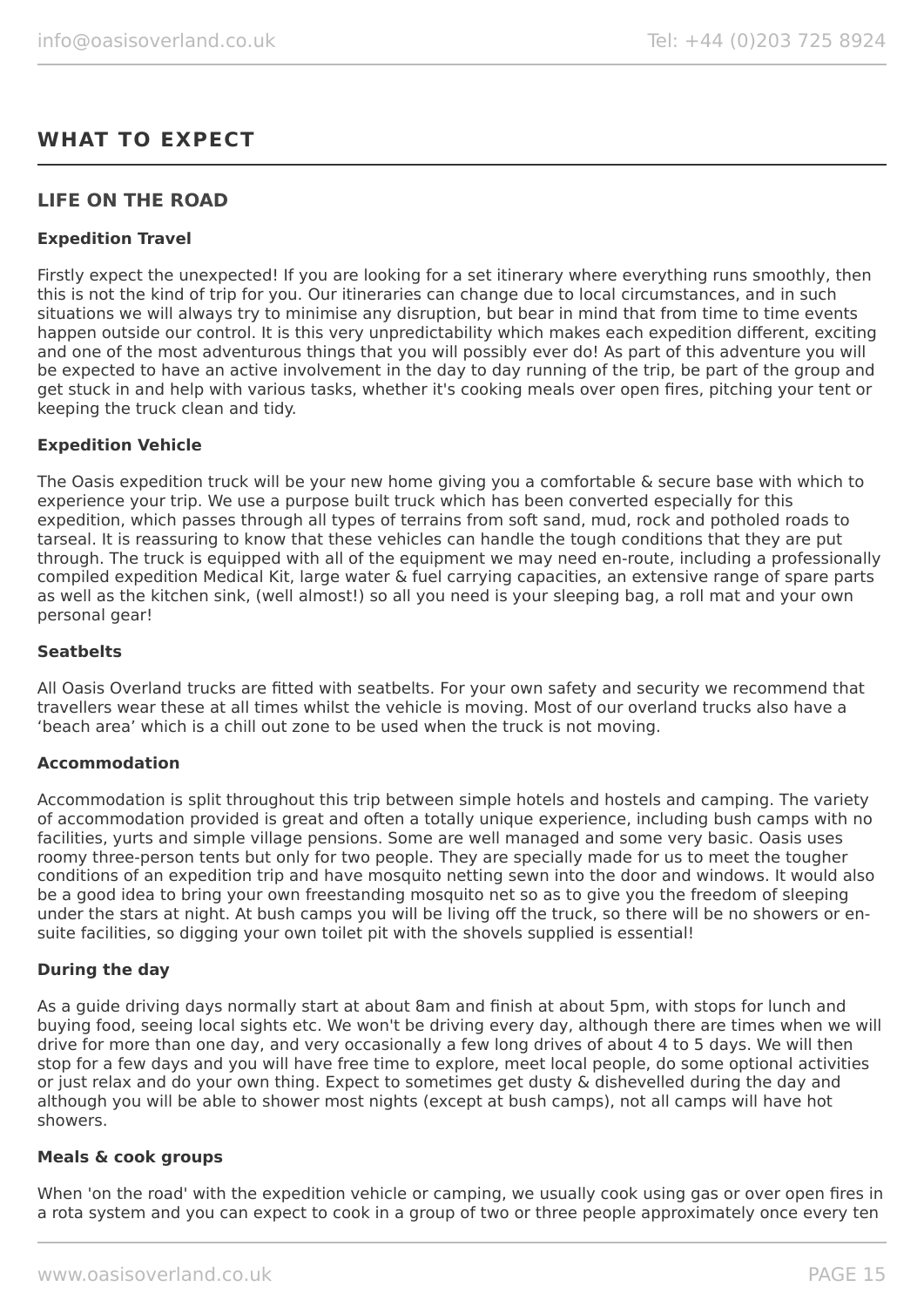days depending on the number of people on trip and whereabouts you are. Your cook group will have to decide on what to cook, utilise stocks from the truck stores and locally obtain ingredients from markets, shops etc and rustle up a meal. But don't worry if you're not a Gordon Ramsay as the rest of the group and the Tour Leader usually lend a helping hand. Here is an idea of what to expect at meal times:

**Breakfasts** - Usually simple - we help ourselves to cereal, toast, hot drinks and on occasion we will splurge with a cooked breakfast.

**Lunch** - Cold and usually quick. The cook group will put out bread, tinned supplies and maybe make a salad.

**Dinner** - Cooks come into their own in the evening and will always attempt to cook up some delights. When the truck is parked up for a few days in a town or city most people usually like the option to eat out at local restaurants - so we often don't cook all meals when at these locations. Meals whilst staying in Hotels/Hostels/Pensions are not included in the local payment price.

**Vegetarian/Vegan/Celiac /Gluten & Lactose intolerance** - Our Tour Leaders will always do their best to cater for any dietary requirement or intolerance whenever possible. However we do not cater for fussy eaters. It must be remembered that the variety of dishes available may not be the same as available to meat eaters. If there is anything in particular you require in your diet or because of an allergy or would miss from home, it would be best to bring these with you, as these cannot be purchased with normal Local Payment funds due to the high cost of these specialised and often imported foods.

Remember that when eating out in local restaurants & hotels that the vegetarianism or food allergies / intolerances, is still not widely known about or understood by many local people. i.e Vegetarians or Vegans will often be offered fish or chicken in error. Most large towns and cities, or areas used to tourists, will often have more choice but please be aware that it will probably not be as varied as you are used to when eating out at home. Travellers with food allergies or specific dietary requirements may find it useful to bring with them some notes in the local language, explaining their needs which they can then show to the restaurant staff. These can be bought online or simply use Google Translate and print one off!

#### **In the evenings**

When at a bushcamp or campsite where you and your tent buddy will put up the tent, and then lend a hand with getting out the tables, stools, firewood and water containers. The fire grates need to be taken out, the fire lit and someone can fill the kettle and make hot drinks while the cook group prepares the evening meal. Then just sit back & chill and enjoy the rest of your evening!

#### **Oasis Crew**

We usually have two crew whose duties are extensive and quite demanding, with challenges ranging from driving in difficult terrains and conditions, maintaining the expedition vehicle to a very high standard, to organising visas and border crossings, arranging accommodation, pre-booking some excursions and guides, helping with shopping and cooking as well as finding the best deals, socializing and making sure everything runs as smoothly as possible. While our crew are usually experienced and knowledgeable of the countries through which we travel, they are not tour, nature or wildlife guides as such, but they will be more than willing to pass on any interesting and useful information that they have acquired whilst on the road. An equally rewarding way to gain a better insight into the wildlife, cultural and historical diversity of the countries we travel through, is by talking to the local people and using local guides.

#### **Itinerary**

Because Oasis Overland do not operate normal 'package holidays' the itineraries given cannot be guaranteed to run exactly as outlined. However, it is rare that we have to make major changes and in the event that we do this will be discussed with you either before or during the trip. It is important to bear in mind that should it not be possible to enter a certain country due to safety concerns, visa problems or political turmoil etc, and it becomes necessary to fly over a country in order to continue a trip, that all costs for flights will be borne by you and not Oasis. Should it not be possible for an Oasis trip to begin from a scheduled starting city due to border closures, civil unrest etc, Oasis will make all reasonable efforts to begin the trip from an alternative location. However, all additional costs that you may incur in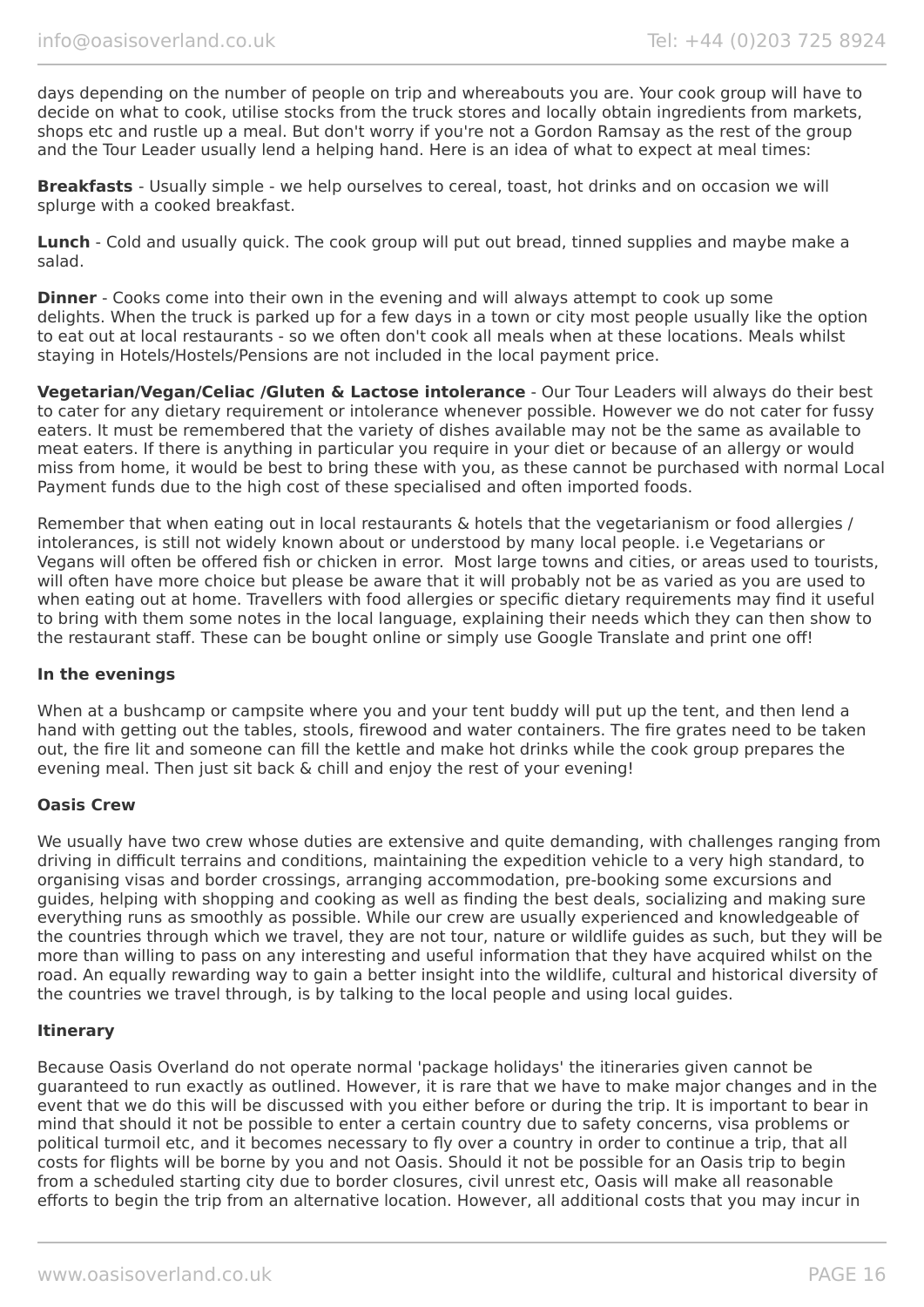travelling to the alternative location will be paid by you or your insurance company and not Oasis.

Optional Excursions are paid for on the day and organised during your trip, so you can decide whilst travelling which activity you may want to do. Prices listed are only a guide and may be dependant on fluctuating exchange rates and minimum numbers. Please see below for more details.

# **OPTIONAL EXCURSIONS**

# **TURKMENISTAN**

| <b>Title</b>                 | <b>From Price</b> |
|------------------------------|-------------------|
| Arch of Neutrality, Ashgabat | US\$1.5           |
| Carpet Museum, Ashgabat      | US\$9             |
| National Museum, Ashgabat    | US\$11            |

# **UZBEKISTAN**

| <b>Title</b>                          | <b>From Price</b> |
|---------------------------------------|-------------------|
| The Registan, Samarkand               | US\$15            |
| The Ark, Bukhara                      | US\$2.5           |
| Khiva Tourist Ticket to Various Sites | US\$12            |
| Kalon Minaret, Bukhara                | <b>US\$3</b>      |

# **KYRGYZSTAN**

| <b>Title</b>           | <b>From Price</b> |
|------------------------|-------------------|
| Museum Entrances, from | <b>US\$2</b>      |

We feel that having optional excursions gives a greater degree of flexibility and independence to our group members; independence to decide how much your spending budget can afford; flexibility to decide when and what time of day or with whom to visit a particular site, rather than for example, with the whole group at a pre-ordained time. If you decide not to join a popular excursion, you will have free time to relax or wander off to a market, village or beach, depending on where we are.

You pay for the optional excursions to the local operator, ensuring the money stays with that operator in the local community and this ensures as well, that you are paying the true price for any optional excursions you want to do. This also applies to accommodation costs before and after the trip. Please note that the prices of optional excursions quoted are approximate as local prices can and do change. Please see the relevant trip page for the Optional excursions you can do on that trip and a list of prices.

#### **Notes downloaded on:** 25-06-2022